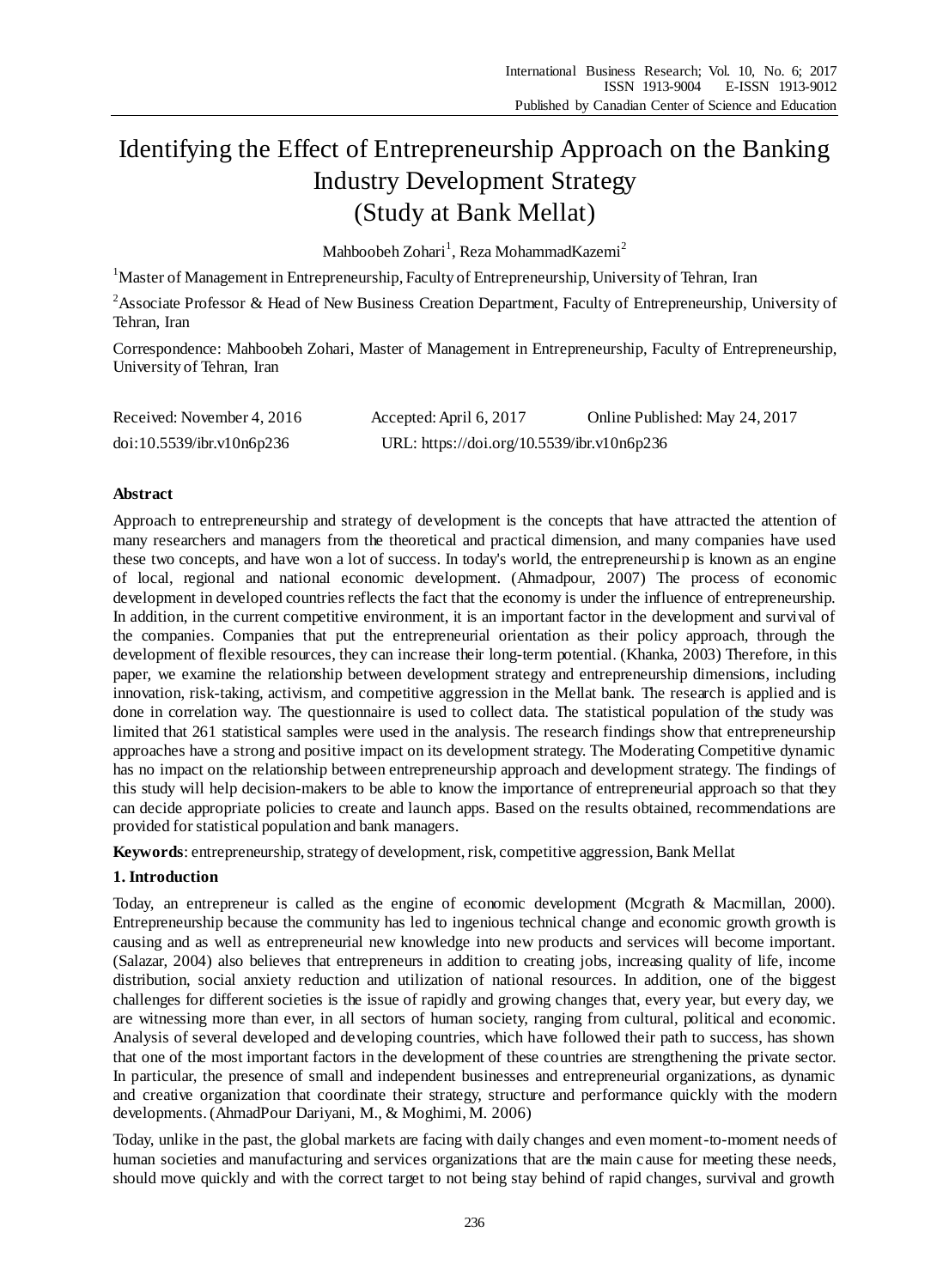in this market. In fact, for today's organizations, creativity, innovation and entrepreneurship, either are as steps of a ladder, which must be passed with full awareness and successfully (Farhangi & Safarzadeh, 2007). The main aim of Entrepreneurs (in the public and private sectors) is creating the ability to cope with changes for the betterment of society (Lynch, 2006).

Entrepreneurial firms are better off entering a select number ofstrategic alliances and focusing on enhancing the outcomes of those select alliances as well as developing a dynamic alliance management capability. Such firms benefit most from establishing a moderate number of alliances rather than depending on a small number of alliances or becoming overwhelmed with a great number of alliances.

Copyright © 2016 Strategic Management Society

The privatization of entities, especially financial institutions, increased competition, competitive advantage, information technology and electronic banking have caused the designed structure does not respond the new needs and forces the banking industry to develop its activities in the field of increasing the variety of services and products, creation of investment business and the related business. Meanwhile, the need for entrepreneurial activities in the banking system is more crucial than ever.

Using existing resources, even in a critical condition of the economy, we should also make appropriate decisions, identify opportunities, invent, innovate, create new products, create businesses, and take steps to provide new jobs. Identifying entrepreneurship in the banking industry does not only make progress and the development of banking, but also it creates and grows small economic businesses and new economic activities that will entail the following results:

The creation of wealth in society, production of technology, proper jobs, especially for young people.

This study aims to study the concept of entrepreneurial orientation provided by (Lumpkin & Veds, 1996). For this purpose, after reviewing prior studies and approaches, it studied the developing entrepreneurship approach and strategy, and then it offers a model to measure.

#### **2. A review of the Research Literature**

Every concept has a specific vision and approaches and the concept of entrepreneurship is not an exception. From the perspective of entrepreneurs, entrepreneurs are a style of management. The objective of entrepreneurial management is strategic management that organizes and examines all the items. Entrepreneurship is an approach to management that could be learned (Wickham, 2000).

Special attention to entrepreneurs in organizations is mainly due to keep the employees and their thoughts active in the organization and rehabilitation in the hierarchical structure of the organization (Pardakhtchi and Shafi'zadeh, 2005). To increase performance in both ways of strategic modernization and new venture opportunities, organizations have engaged themselves in entrepreneurship. (Guth and Ginsberg, 1990; Stevenson and Jarillo, 1990)

Exploration, evaluation and extraction of opportunity are a defining feature of entrepreneurship (Shane, 2003; Shane and Venkataraman, 2000) and the amount that organizations operate entrepreneurial is in relation to their ability to produce new products and services. (Lumpkin and Dess, 1997) According to Artokol, entrepreneurship is purposeful activity, which consists of a series of coherent decisions for individual or group of people to create, develop or maintain economic unit. On the other hand, "Robert Neshtat" has considered the entrepreneurial culture to accept the risk, pursue opportunities, and satisfy the needs, through innovation and the establishment of a business and labor. (Ahmadpour Daryani, 2008)

The ineffectiveness of traditional methods of management, intense competition between organizations and small business growth would cause the serious attention of organizations to innovation; because they have considered the innovation the only guarantee of survival in the field of competition. Therefore, they have tried to encourage the creative people and entrepreneurs that were the main producer of new products and services in the organization, to remain in the organizations and their ideas in the Pinkat organization and called these people corporate entrepreneurship (Gholipour and et al., 2008: 166).

A feature of entrepreneurial organization is having the clear, continuous, customer-oriented and flexible mission so that encourage the organization's growth through new ventures. In fact, one of the most important factors in the development of organizational entrepreneurship is that all staffs understand the mission of the organization and work towards its realization (Hadizadeh and Rahim Fil Abadi, 2005).

Accordingly, organizational strategy should be entrepreneurial strategies. For example, Scholhommer considers the entrepreneurship strategy consists of a series of targeted activities that act in order to equip and use of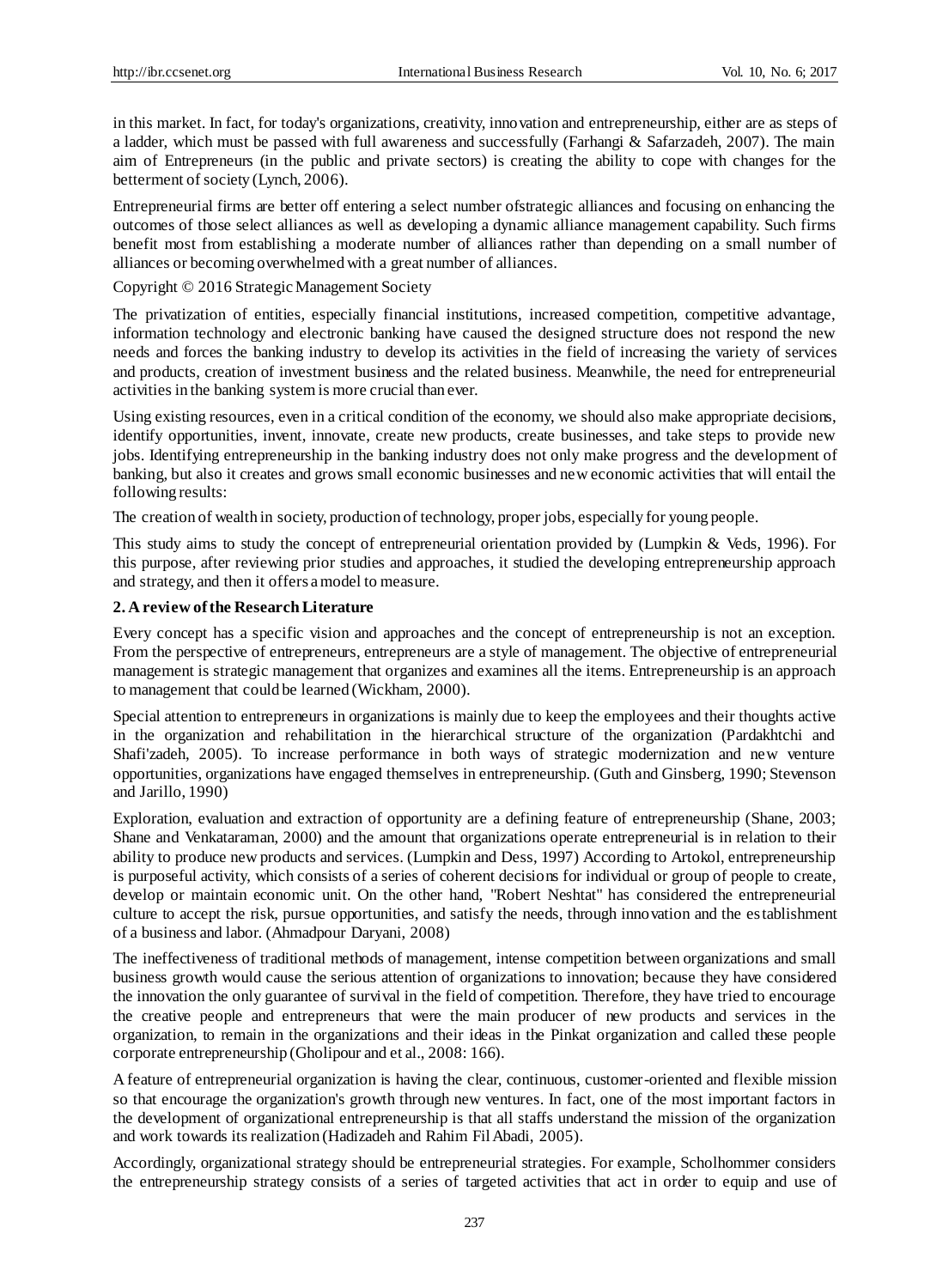resources. The strategies that this authority has proposed to include administrative entrepreneurship, opportunity-oriented entrepreneurs, imitation entrepreneurship, acquired entrepreneurship and educational entrepreneurship.

In recent years, the banking industry has witnessed intense competition combined with many opportunities and threats. Certainly, no bank can provide all possible services and be the best in the services it offers. Banks can evaluate their strengths and opportunities in the market, to adopt strategies and to achieve a good competitive position in the market. (Kermanshah and Abdi, 2006)

Research shows that various factors, such as the organization's external environment, the strategy of the organization and management practices are effective factors in organizational entrepreneurship (Koartko et al, 1990). In a number of studies, it has been trying to expand the conceptual model, and classify the factors affecting the development of organizational entrepreneurship. Lumpkin and Dess (1996) have considered four key factors, including entrepreneurial orientation, organizational factors, environmental factors and organizational performance for entrepreneurship.

Banks as economic firms, according to the country's future prospects, with a move towards privatization and competitive conditions, it is necessary to train managers that in addition to the ability and management skills, use the creativity, innovation and risk taking of their entrepreneurial attitude, in order to achieve their own purposes (Divandari, Hassanpour, 2007).

Renowned management theorists and managers have considered the innovation, as something more than an issue of interest. In their opinion, innovation has a vital role in providing and maintaining a competitive advantage in the bank, for example, leading banks are seeking to maintain their distance relative to their competitors. These banks provide new services at different times to the market (Porter, 1980).

The Mellat Bank has sought to implement Article 44 of the Constitution of the Islamic Republic of Iran, and has joined the private banks and has considered an approach to entrepreneurship in its product and service development strategy to improve the share of resources and customers. It considers creating value with considering entrepreneurship, innovation, improvement, change and diversity in service delivery and increase production for its customers. Now the question is whether entrepreneurial approaches are effective on the development strategy of Bank Mellat in Tehran.

Despite the importance of the discussion above, in the banking system, so far, there was less research in the field of entrepreneurial approaches in the banking industry. Therefore, this study aims to identify the entrepreneurial approaches in Bank Mellat, and determine its effects on Development Strategies. In addition, it can be concluded that in case of doing the stages and reaching all the major and minor goals, this research may be considered innovative from the perspective of research, and will be used by senior managers, experts, analysts of Mellat bank and the banking systems of the country.

# **3. Entrepreneurship Approaches**

Lumpkin and Dess, (1996) have described the entrepreneurial orientation, as an economic process and decision-making activity that resulted in a new input. Entrepreneurship orientation can be considered as an entrepreneurial process, which the managers use for entrepreneurial activity, while, entrepreneurship could be defined as a new entry. They have drawn 5 dimensions of entrepreneurship orientation, include: independence, innovation, risk taking, interaction, competitive invasion, which insist on all entrepreneurial processes.

Lee and Peterson, (2000) have defined the entrepreneurial orientation as the entrepreneurial process, which reveals that, how the entrepreneur will happen in terms of methods, operations, decision-making processes for new input to the market. They have stated that the firms that act independently and continue the test take risks and innovate and compete in their market, and have a strong entrepreneurship orientation; however, those who lack all of these have a weak entrepreneurship orientation.

Becherer and Maurer, (1997) have examined the relationship between entrepreneurial orientation, marketing trends and firm performance and indicated that entrepreneurial orientation is related to changes in profits.

Dess and et al ,(1997) have examined the nature of entrepreneurial strategy and its relationships with environmental strategy and high performance. The results of this study showed that entrepreneurship strategy has a strong relationship with firm performance, when combined with the right strategy and the same environment. The research of Covin and Slevin, (1991), also stated that the entrepreneurial orientation has a relation with performance among small firms in hostile environments.

Wikilund (1999), has examined the stability of the relationship between entrepreneurial orientation and firm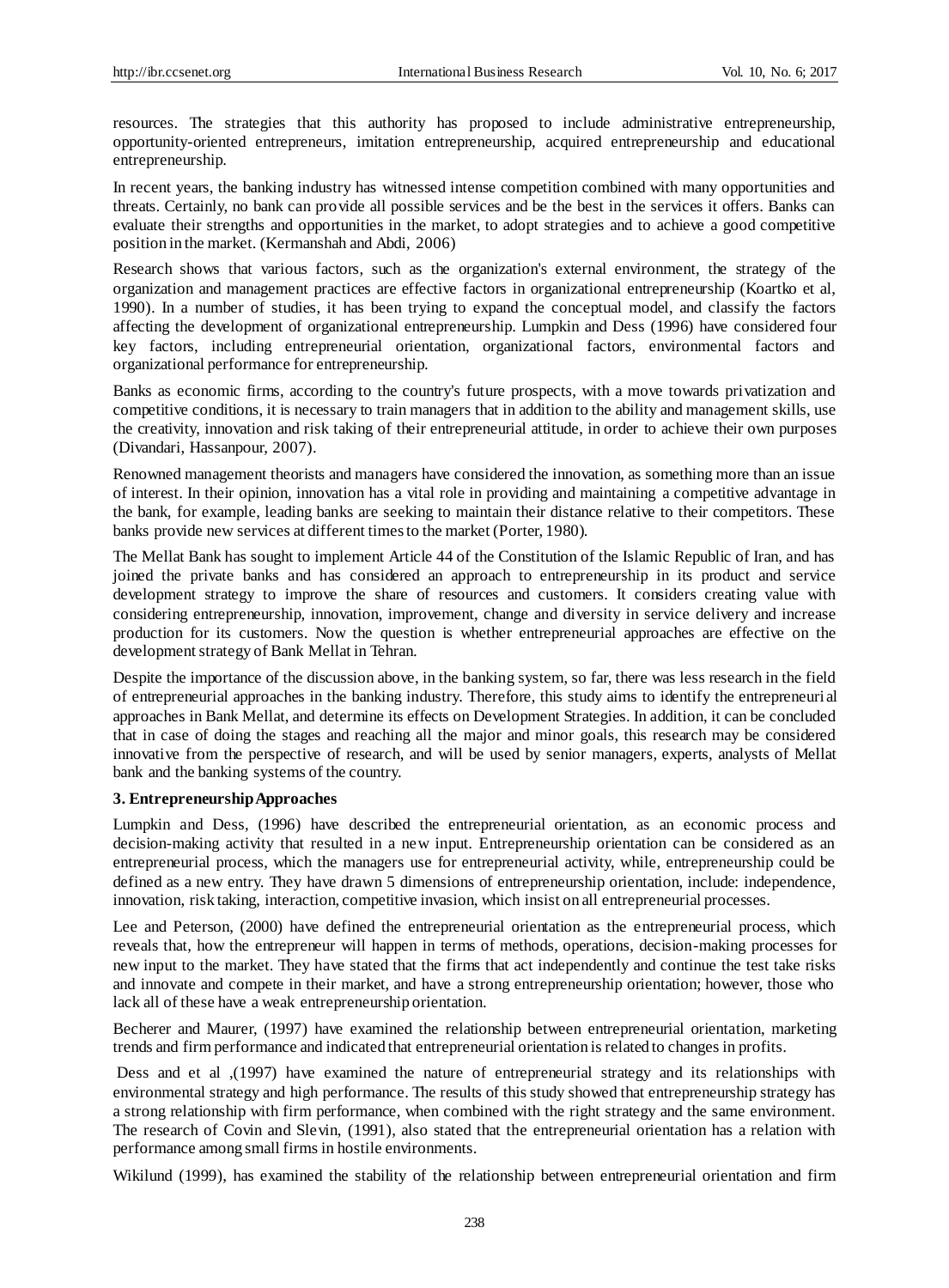performance. He has analyzed the data of Swedish firms and understood a positive correlation between entrepreneurship orientation and high performance. In addition, the research results showed that relationship has increased over time.

Antoncic model (2000), has considered the characteristics of organizational entrepreneurship (new business, new venture business, service and product innovation, process innovation, modernization, risk-taking and the hyperactive and aggressive competition) as well as the factors affecting it, (features of the organizations, departments and unit characteristics and environmental factors), in the study of organizational entrepreneurship.

Research states that the organization may show different shapes of these dimensions to comply the organizational strategy with the external environment (Kreiser 2002; Lumpkin and Dess, 1996)

In line with this, our research landscape looks at entrepreneurial approaches process, consisting of activism (hyperactive), innovation and risk taking, which may be the pioneers or resulted, depending on the internal or external content of the organization.

It seems, entrepreneurial approaches have an important influence on the development of the organization's strategy, and therefore, the investigator believes that the focus for Entrepreneurial Studies on the Mellat banks where very little attention has been devoted to it – on entrepreneurial approaches in explaining the strategy of development, in the bank, is very important.

In this study, we study the effect of five dimensions of entrepreneurial orientation, (independence, innovation, risk-taking, action-oriented, competitive aggression) on development strategy.

#### **4. Expression of Conceptual Model**

The research, based on previous research, such as Miller, has defined an entrepreneurial firm as a firm that is engaged in innovation of the product market and is made risky investments and is along with activities innovation, puts the rivals aside. He has used the aspect of activities, innovation and risk to evaluate entrepreneurial approach. These three dimensions had been taken by most prior research, to explain entrepreneurship (Lumpkin and Dess, 1996; Covin and Slevin, 1989; Lee Patterson, 2000 Kreiser, 2002 Tarabishky, 2005).

On the other hand, Kavyn and Slevin 1989 have stated according to Miller that, firms are entrepreneurs that will be an innovative and proactive risk taker. In other studies, Kreiser has supported the three dimensions, including proactive innovation and risks and stated, these three dimensions can be different from each other in several mentioned occasions, by Lumpkin and Dess. Tarabishky has adopted the basic developed framework by Miller. They have focused on taking risks, innovation and action, to measure entrepreneurial strategic posture (ESP).

| Writer                          | <b>Innovation</b> | action | <b>Risk</b> | Independence | Competitive<br>invasion | <b>Dynamic</b><br>competitive |
|---------------------------------|-------------------|--------|-------------|--------------|-------------------------|-------------------------------|
| <b>Miller 1983</b><br>1989      | ◉                 | ◉      | ◉           |              |                         |                               |
| <b>Covin and Slevin1996</b>     | ◉                 | ◉      | ◉           |              |                         |                               |
| <b>Lumpkin and Dess 1996</b>    | ◎                 | ◉      | ◉           | ◎            | ◉                       |                               |
| Wikilund 1999                   | ◉                 | ◉      | ◉           |              |                         |                               |
| 2002Lee and Peterson            | ◎                 | ◉      | ◉           | ◉            |                         | ◉                             |
| Chrisser and et al 2002         |                   |        |             |              |                         |                               |
| Marino.                         | ◎                 | ◉      | ◉           |              |                         |                               |
| Masgham 2003                    | ◎                 | ◉      | ◉           |              |                         |                               |
| Tarabishy and and et al<br>2005 | ◉                 | ◉      | ◉           |              |                         |                               |
| Moreno 2008                     | ◎                 | ◉      | ◉           |              |                         |                               |
| This research                   | ◎                 | ◉      | ◉           |              | ◉                       |                               |

Table 1. A comparative study of entrepreneurship approaches

Also, when the relationship between aspects time comes, Miller (1993) and Kovin and Slevin (1989) have accepted entrepreneurship approaches as a one-dimensional structure. They have insisted that these three dimensions can be placed on a scale and on the other hand, Lumpkin and Dess (1996) and Christ and other (2002) have claimed that entrepreneurs' approaches dimensions can be different from each other. This research has adopted the attitude of Miller (1993) and Kovin and Slevin (1989).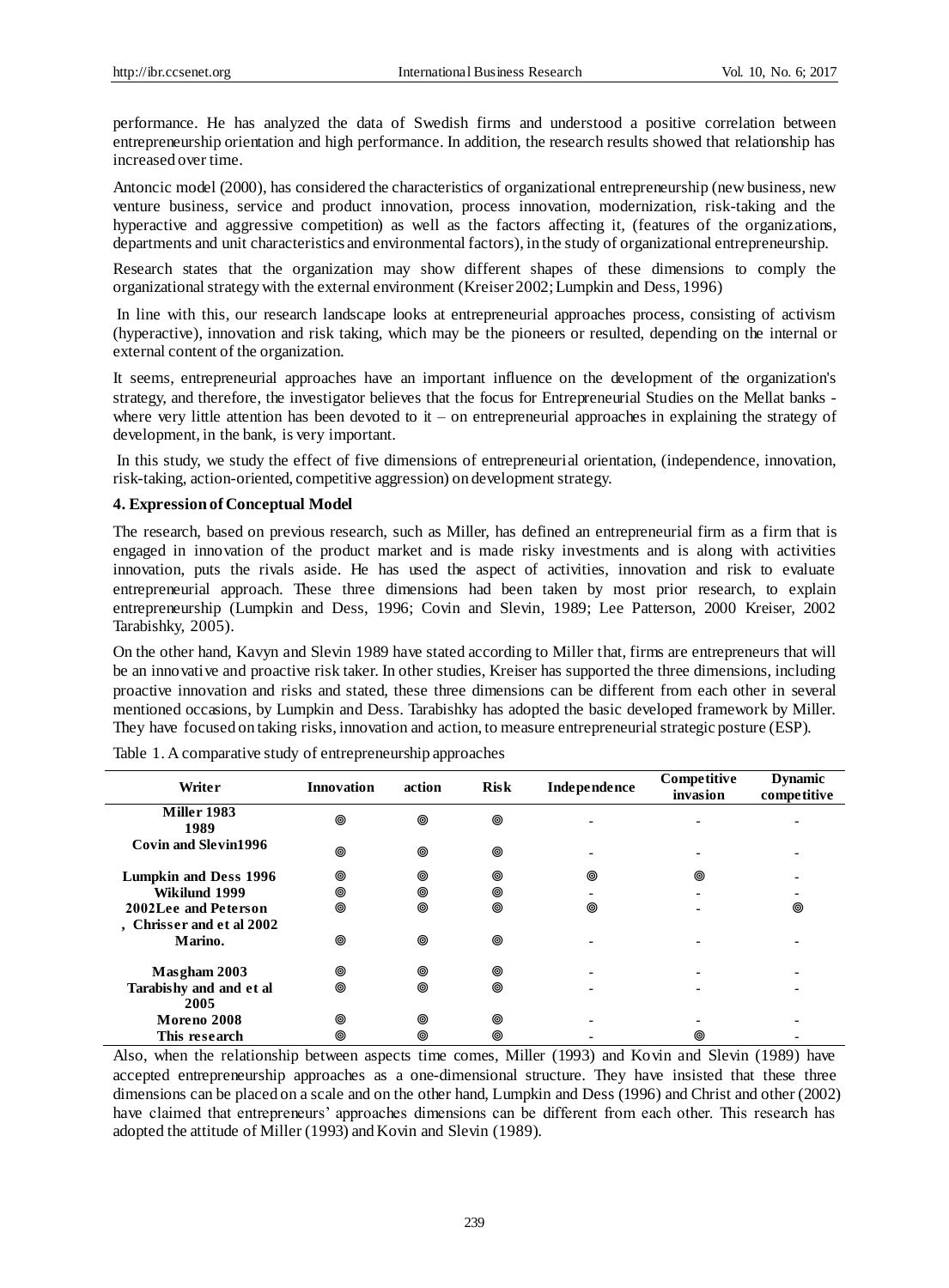

Figure 1. Conceptual model of research

#### **5. The Questions and Main Objective of the Research**

H1. There is a direct and significant relationship between entrepreneurial approaches and strategy of development.

H2. Competitive dynamics have a moderating effect on the relationship between entrepreneurship approaches and strategy of development.

In addition, the underlying aim of this research is to "investigate the effects of entrepreneurship approaches on development strategy".

#### **6. ResearchMethodology**

The research is applied in terms of objective, gathering information is descriptive-corrolation type, and gathering information was done by using survey methods. To identify aspects of entrepreneurship and development strategy, the background of the research was studied. A questionnaire as designed with 62 closed questions with 5-point Likert scale and 8 demographic questions. The statistical population of the research consisted of employees (managers and experts) of line and staff management headquarters and branches in Tehran that 1429 people were identified. The population is limited, therefore, in this study; finite population-sampling formula was used for sampling.

$$
n = \frac{1429 \times [1.96]^2 \times 0.5 \times 0.5}{(0.05)^2 \times (1429 - 1) + (1.96)^2 \times 0.5 \times 0.5} = 302.96 \approx 303
$$

N =the sample size, according to the formula, was calculated 303 number.

In this study, the number of samples, selected from each category, is calculated as follows :

$$
nn=n\;Nn/N
$$

Table 2. Statistical population

| row | The desired<br>class | All subjects | The questionnaire needed       | Questionnaires sent | Returned<br>questionnaires |
|-----|----------------------|--------------|--------------------------------|---------------------|----------------------------|
|     | Management           | 506          | 303×506/1429=107.29            | 140                 | 70                         |
|     | professional         | 741          | $303 \times 741/1429 = 157.11$ | 180                 | 133                        |
|     | executive            | 182          | $303 \times 182/1429 = 38.59$  | 100                 | 58                         |
| 4   | Total                | 1429         | 303                            | 420                 | 261                        |

However, for assurance of returning the questionnaire, more number of them was distributed. Questionnaires were distributed randomly-class so that 261 questionnaires were collected. In this study, to evaluate the validity of the questionnaire, professors and experts used content -face validity. In order to have the high reliability questionnaire, a pre-test was used. Thus, after designing the initial questionnaire, 30 questionnaires were distributed and collected trial that the level of its reliability was obtained 0.862 by using the Cronbach's alpha that indicates an acceptable credit.

#### **7. Data Analysis**

To analyze the data, after extracting factors from the research literature, for the extraction of entrepreneurship approaches and strategy of development, structural equation method and confirmatory factor analysis were used to test the research measurement models. In addition, to study the effect of moderator variables, Moderated Multiple Regression methods and correlation analysis of subgroups adjustment were used.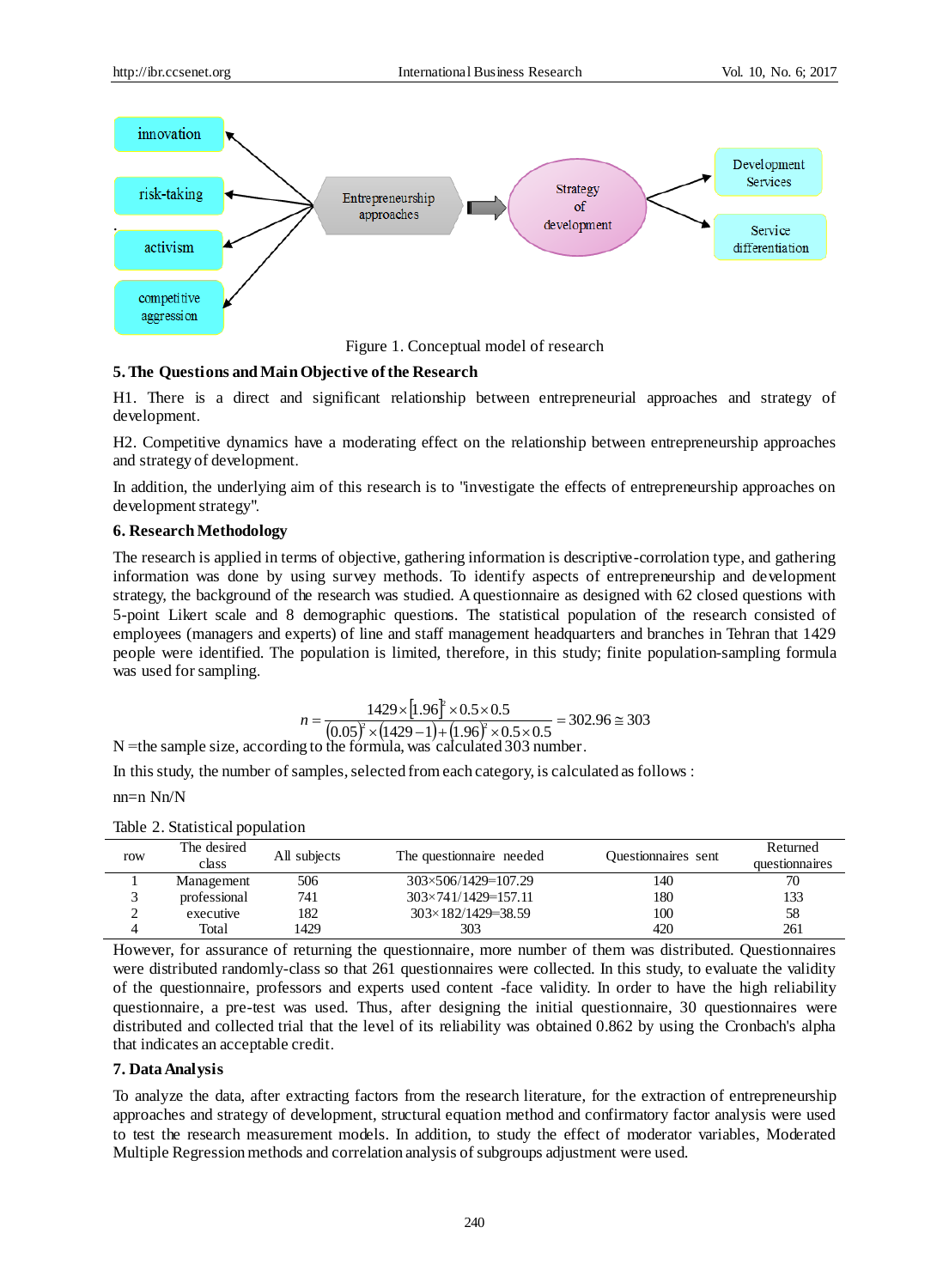## **8. Research findings**

Among 261 respondents, 36% were male and 49 percent were female that 12.3% were ranged from 22-28 years, 44.8 percent were from 29 to 35 years, 27.6 percent were 36 to 45 years and 0.4% were over 46 years. Respondents in terms of education, 10.3 percent had a high school diploma and associate degree, 46 percent had bachelor, 28 percent had master and 0.8 percent had PhDs. In terms of the service experienced, 11.9% had less than 5 years, 35.2% had between 5 and 10 years, 21.8% had between 10 and 15 years and 10.3% had between 15-20 years and 21 years and above work experience, and 14.6 percent did not answer the questions. In terms of the position, 21.8% of the respondents were managers, 54.8% were experts, 20.7 percent were executive staff, and 2.7 percent did not answer the question.

## **9. Confirmatory Factor Analysis**

To establish causal relationships between independent variables and the dependent variables, the proposed model was analyzed by using structural equation and LISREL software. In the causal model, first, the initial model should be tested; therefore, different criteria of pattern fit should be applied. In this study, several indices were used, which its results are shown in Figure 3. As can be seen in the table, all the indices of fit confirm the framework (template). In general, if the value of GFI will be greater than or equal to 0.9, indicates perfect fitting templates. On the other hand, the RMSEA must be less than 0.08, and its confidence interval should not be very high, which in this model is about 0.071. In addition, the NFI, GFI and RFI, which are larger than 0.9 shows the satisfactory level of fitness model. Ratio of chi-square to the degrees of freedom as the most important indicator in determining the fitting, in this model is below 3 and equal to 2.30, which is in the proper range.

Table 3. The fitting criteria for the final model

|                                   | <b>Indicators</b> | The maximum allowable           | <b>Numbers</b> | result            |
|-----------------------------------|-------------------|---------------------------------|----------------|-------------------|
| Chi-square ratio to the degree of |                   | /df $\triangleleft$ 3<br>$\sim$ | 2.30           | A good fit        |
|                                   | freedom           |                                 |                |                   |
|                                   | <b>RMSEA</b>      | $0.05 < \leq 0.08$              | 0.071          | A good fit        |
|                                   | GFI               | Higher than 0.9                 |                | $0.96$ A good fit |
|                                   | AGFI              | Higher than 0.9                 | 0.91           | A good fit        |
|                                   | <b>CFI</b>        | Higher than 0.9                 | 0.98           | A good fit        |
|                                   | <b>NFI</b>        | Higher than 0.9                 | 0.97           | A good fit        |
|                                   | <b>NNFI</b>       | Higher than 0.9                 | 0.96           | A good fit        |

After the pattern fit was logically confirmed by the data, significant components of the framework (template) and relationships between variables were evaluated. Figures 1 to 4 show LISREL parameter estimation in the examined model. These parameters all show the impact of each of these observer variables at the same time (rectangle) and latent (Oval), in the overall framework.

# **10. The Main Research Hypotheses by Path Analysis**

One of the strongest and most appropriate analysis methods in behavioral sciences research is multivariate analysis. Because the nature of these issues is multivariate and cannot solve them with the two variables, method (each time only one independent variable with the dependent variable). Therefore, in this study, to confirm or refute the hypotheses, structural equation modeling and in particular, path analysis was used. Path analysis (structural model), is a technique that shows the relationships between research variables (independent, intermediate and dependent) simultaneously. The purpose of the path analysis is to identify causality (effect), between the conceptual model variables of the research.

Structural model shows the relationship between entrepreneurship approaches and development strategy. Structural model in the standard estimation mode, showed a positive effect (0.87) and significantly (15.28) between the approaches of entrepreneurship and development strategy.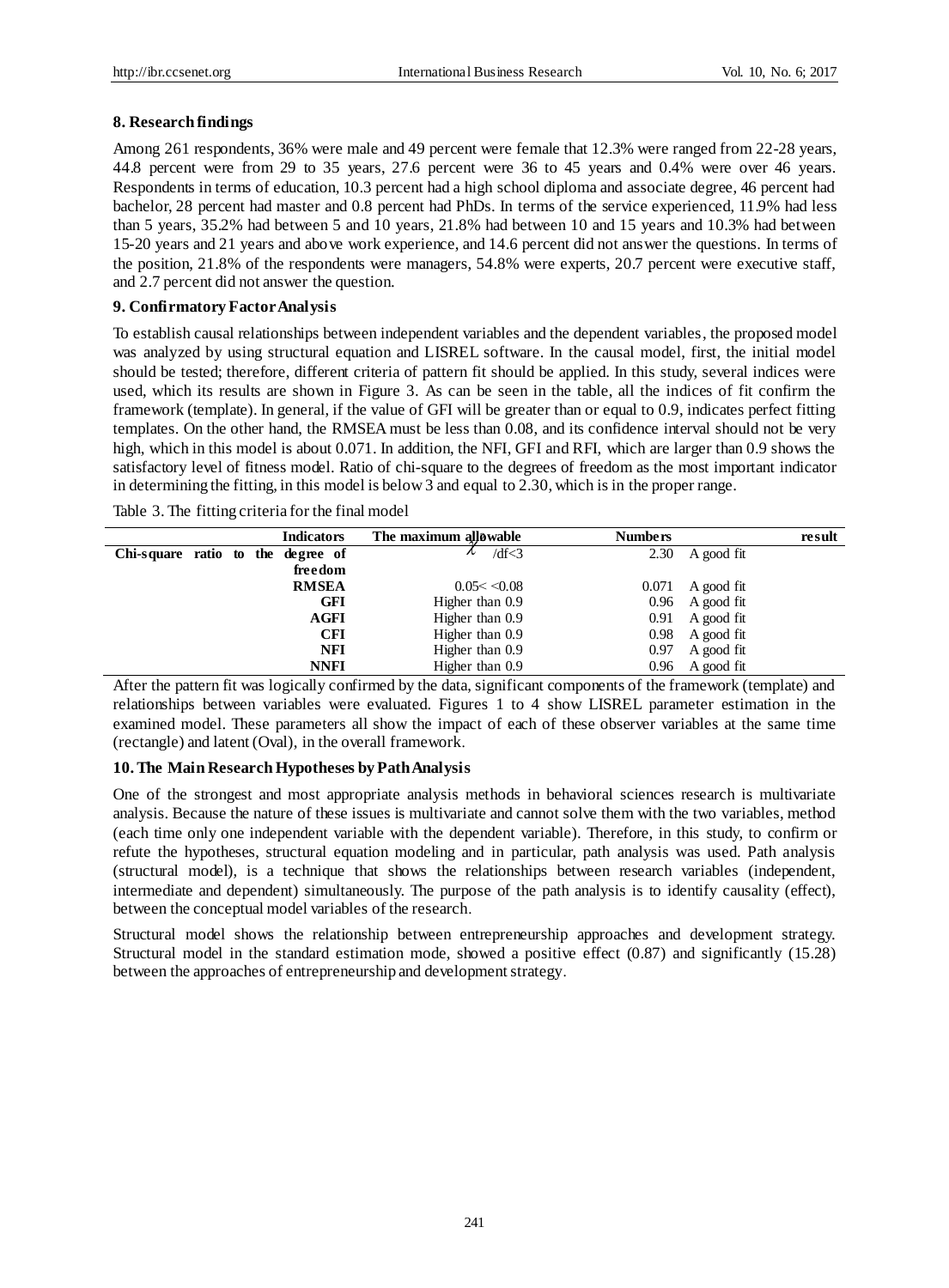

Figure 2. structural model in a significant factor mode

#### **11. Moderating Competitive Dynamics in the Relationship between Entrepreneurship and Development Strategy**

For testing and identification of moderator variables, there are three ways, that each of these methods has assumptions and specific requirements. In this study, to investigate the moderating dynamics of competition between entrepreneurship approaches and development strategy, the sub-group procedure is used. To this end, the moderator variable is divided into two high and low groups by using the average. In addition, each of them was run separately, after running, the impact factors were compared between entrepreneurship approaches variables and development strategy that in the case of a huge difference, a moderator command will be given.

Due to this that the dynamic variables can be considered as a category and class (low and high competitive dynamics ...). Therefore, the Subgroup analysis will be used for moderate form test of this variable on the relationship between the independent variable and the dependent variable in the model. In this way, in this method, first, we run the relevant structural equation model in all kinds of amounts and situations of mediator variables (low doses and high amounts) and we compare the results of these amounts and modes together, if the results of the models (especially regression coefficients) have significant differences, indicating a moderating effect on the considered relationship.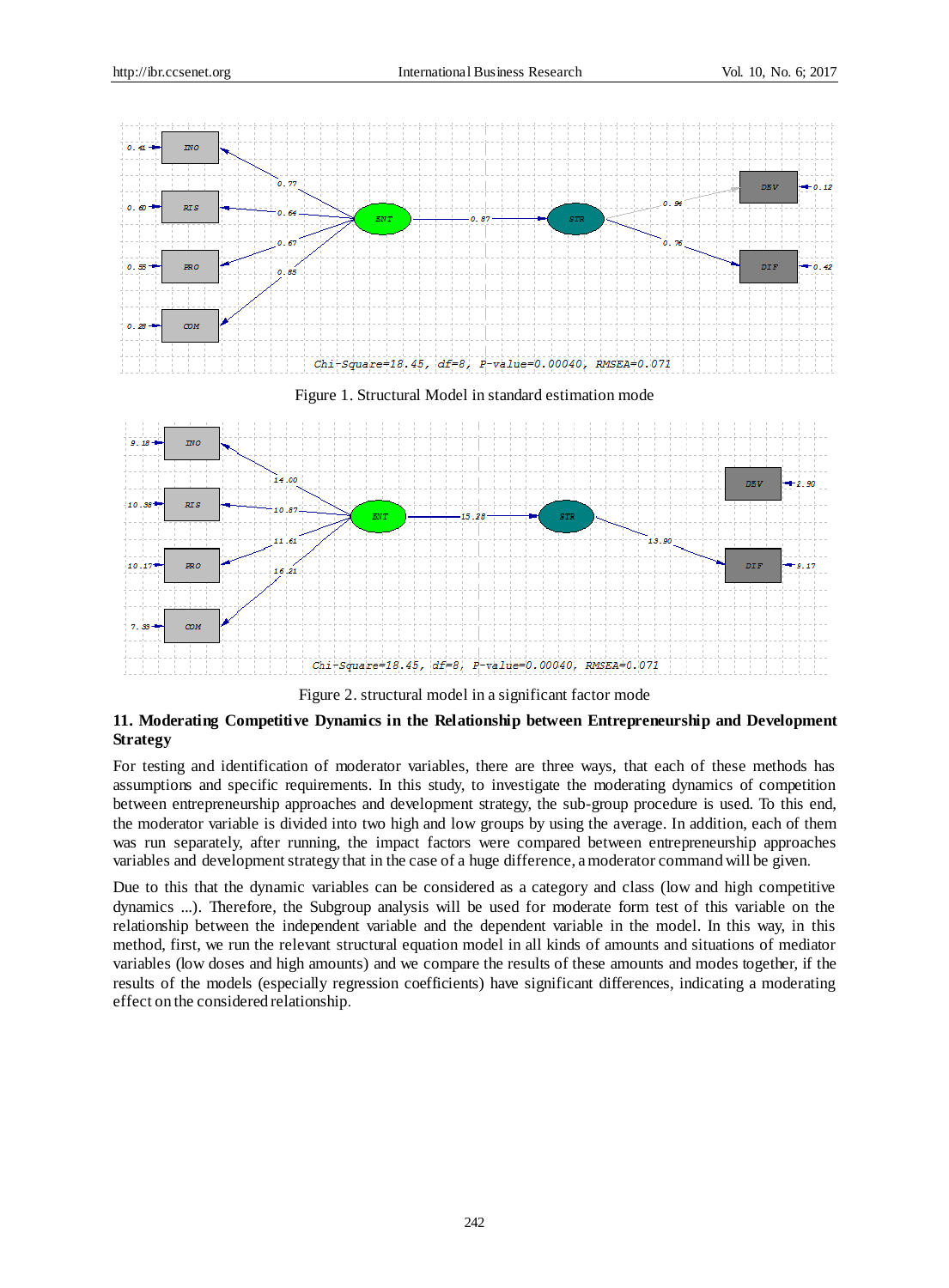

## **1) Competitive Dynamics**

Figure 3. standard estimation model of small amounts moderating effect on competitive dynamic variables



Figure 4. a significant moderating effect of small amounts on competitive dynamics variablelarge quantities (131 cases)



Figure 5. Standard regression models to estimate the effect of moderating high levels in competitive dynamic variable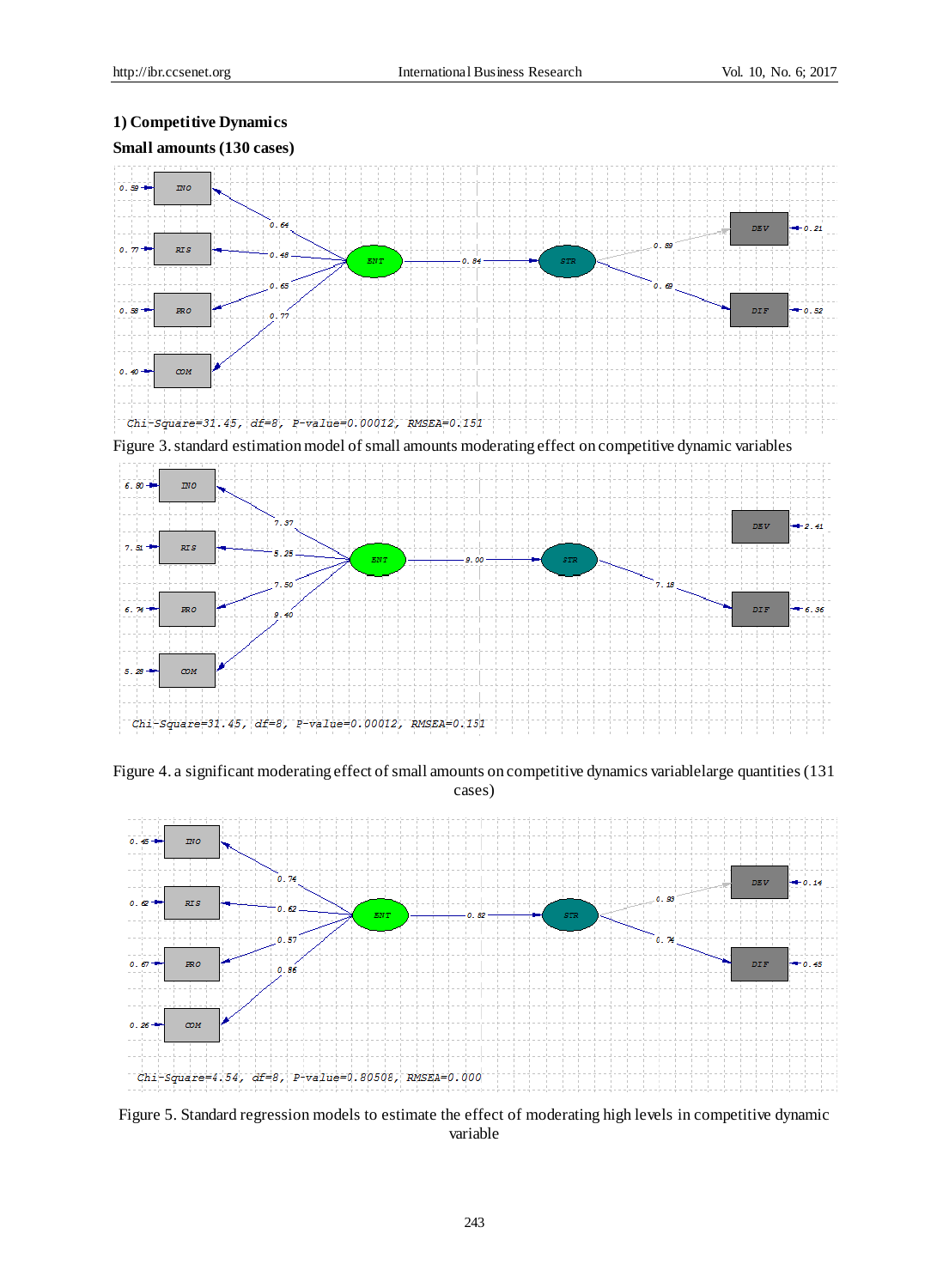

| Relations between model                                                         | Low amounts of moderating | High amounts of     | The difference in the two |
|---------------------------------------------------------------------------------|---------------------------|---------------------|---------------------------|
| components                                                                      | variable                  | moderating variable | models                    |
| Entrepreneurial approaches<br>effect on development strategy<br>$\sim$<br>----- | 0.84 significant          | $0.82$ significant  | $0.02$ low                |

## **12. Discussion and Conclusion**

Services industry is the largest and fastest growing part of the economy of a developed country, for example, in the US, the service industry uses about 76 percent of the work force and forms 57 GDP. Therefore, many previous studies have tried to identify the factors that effect on business performance by focusing on service quality, as a factor that satisfies customer needs and improve organizational performance (Asubonteng,1996; Lee and Ulgado, 1997; Ying, Cheng, 2006; Lee and Lim, 2009, Chen, Arttejo, 2008; Tang and et al,2009). However, it is difficult to find a study that has examined the impact of entrepreneurship approaches on the development strategy, despite the fact that the orientation of entrepreneurs is suggested as a mandatory feature of high-performance firms (Covin and Slevin, 1991; Lee and Peterson, 2000). There is a feature of experimental documentation regarding the impact of entrepreneurship approaches on the performance of the service business; therefore, the aim of this study is to investigate the effect of entrepreneurship approaches on the strategy of development as well as to evaluate competitive dynamics moderating in the relationship between entrepreneurship approaches and strategy of development. The present study has limitations and disadvantages as well. In this study, the proposed model was in the early stages of design, and should be used in future studies, in several organizations with different work activities, so that it is proven and its weaknesses will be determined. The study proposes a scale for all organizations, and variables such as size or industry have not been entered in it. Further studies can indigenous the proposed scale for every industry, in particular. This issue in particular, can be important for distinguishing between High-tech industries and Low-tech industries because the nature of used entrepreneurship is different in each of these industries and has different functions.

#### **References**

Ahmad, P. D. M. (2008). Entrepreneurs' definitions, theories, models, Tehran, Jajarmi.

Ahmad, P. D. M., & Alaei, S. (2007). Entrepreneurship development strategy in part of the culture.

- Ahmad, P. D. M., & Moghimi, M. (2006). Principles of Entrepreneurship, Tehran: Faraandish.
- Antoncic, B., & Hisrich, R. D. (2001). Intrapreneurship: Construct Refinement and Cross-Cultural Validation. *Journal of Business Venturing, 16,* 495-527. https://doi.org/10.1016/S0883-9026(99)00054-3
- Antoncic, B., & Hisrich, R. D. (2004). Corporate Entrepreneurship Contingencies and Organizational Wealth Creation. *Journal of Management Development, 23*(6), 518-550. https://doi.org/10.1108/02621710410541114
- Asubonteng, P., McCleary, K., & Swan, J. (1996). SERVQUAL revisited: a critical review of service quality. *JServ Mark, 10*(6), 62-81. https://doi.org/10.1108/08876049610148602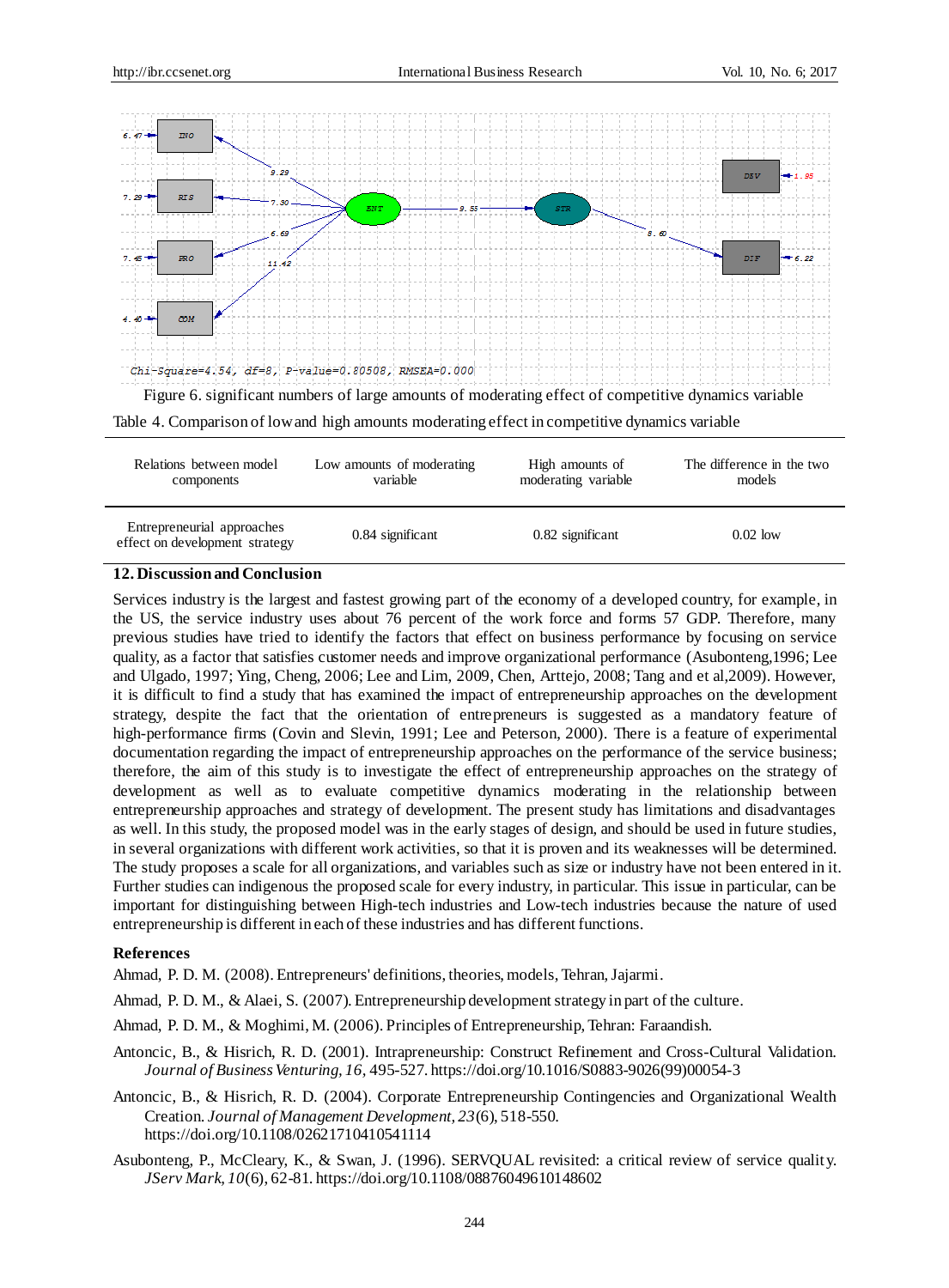- Becherer, R. C., & Maurer, J. (1997). The moderating effect of environmental variables on the entrepreneurial and marketing orientation of entrepreneur-led firms. *Entrepreneurship Theory Pract, 22*(Fall), 71-94
- Chen, J. V., & Arttejo, B. A. (2008). Service quality and customer satisfaction measurement of mobile valueadded services: a conceptual view. *Int J Mobile Commer, 6*(2), 165-176. https://doi.org/10.1504/IJMC.2008.016575
- Choi, S., & Mattila A. S. (2008). Perceived controllability and service expectations: influences on customer reactions following service failure. *J Bus Res, 61*(1), 24-30. https://doi.org/10.1016/j.jbusres.2006.05.006
- Copyright © 2016 Strategic Management Society.
- Covin, J. G., & Miles, M. P. (1999). Corporate entrepreneurship and the pursuit of competitive advantage. *Entrepreneurship Theory and Practice, 23*(3), 47-63.
- Covin, J. G., & Slevin, D. P. (1991). A conceptual Model of Entrepreneurship as Firm Behaviour. *Entrepreneurship Theory and Practice, 16*(1), 7-25.
- Covin, J. G., Green, K. M., & Slevin, D. P. (2006). Strategic process effects on the entrepreneurial Orientation-Sales Growth Rate Relationship. *Entrepreneurship Theory and Practice, 30*(1), 57-81. https://doi.org/10.1111/j.1540-6520.2006.00110.x
- Dess, G. G., & Lumpkin, G. T. (2005). The Role of Entrepreneurial Orientation in Stimulating.
- Dess, G. G., Ireland, R. D., Zahra, S. A., Floyd, S. W., Janney, J. J., & Lane, P. J. (2003). Emerging dimensionality, and measurement. *Management Science, 35,* 942-444.
- Dess, G. G., Lumpkin, G. T., & Covin, J. G. (1997). Entrepreneurial Strategy Making and Firm Performance: Tests of Contingency and Configurational Models. *Strategic Management Journal, 18*(9), 677-695. https://doi.org/10.1002/(SICI)1097-0266(199710)18:9<677::AID-SMJ905>3.0.CO;2-Q
- Dess, G. G., Lumpkin, G. T., & Eisner, A. B. (2007). Strategic Management: Text and Cases, 3rdEd. New York, NY: McGraw-Hill/Irwin.
- Divandari, A., & Hassanpour, A. (2007). Examine how to strengthen the entrepreneurial attitude of bankers in the nation. The first National Conference on Entrepreneurship, Tehran, Feb 25-26.
- Farhangi, A. A., & Safarzadeh, H. (2007). entrepreneurs (concepts, theories, models and applications, Tehran: Institute of Labor and Social Security.
- Gasse, Y. (1982). Elaborations on the psychology of the entrepreneur. In C. A. Kent, D. L. Sexton, & K. H.
- Gholipour, R. et al. (2008). Analysis of the Relationship and social capital impact on organizational Entrepreneurship, management culture, sixth year, Issue seventeenth, S111-129.
- Guth, W. D., & Ginsberg, A. (1990). Guest Editors' Introduction: Corporate Entrepreneurship. *Strategic Management Journal, 11,* 5-15.
- Hadizadeh, A., & Rahimi, P. A. F. (2004). Organizational entrepreneurship, Tehran: Janan.
- Kermanshah, A., & Abdi, M. (2006). The strategy in the banking industry, International Management Conference.
- khanka, S. (2003). Entrepreneurial Development, New Delhi: Chandan Company, Ltd.
- Korunka, C., Frank, H., Lueger, M., & Mugler, J. (2003). The entrepreneurial personality in the context of resources, environment, and the startup process—A configurational approach. *Entrepreneurship Theory and Practice, 28*(1), 23-42. https://doi.org/10.1111/1540-8520.00030
- Kreiser, P. M., Marino, L. D., & Weaver, K. M. (2002) Assessing the psychometric properties of the entrepreneurial orientations scale: a multi-country analysis. *Entrepreneurship Theory Pract, 26*(Spring), 71-94.
- Lee, M., & Ulgado, F. (1997). Consumer evaluations of fast food services: a cross-natural comparison. *J Serv Mark, 11*(1), 39-52. https://doi.org/10.1108/08876049710158358
- Lee, S. M., & Lim, S. (2009). Entrepreneurial orientation and the performance of service business. *Service Business, 3,* 1-13. https://doi.org/10.1007/s11628-008-0051-5
- Lee, S., & Peterson, S. (2000). Culture, entrepreneurial orientation, and global competitiveness. *J World Bus, 35*(4), 401-416. https://doi.org/10.1016/S1090-9516(00)00045-6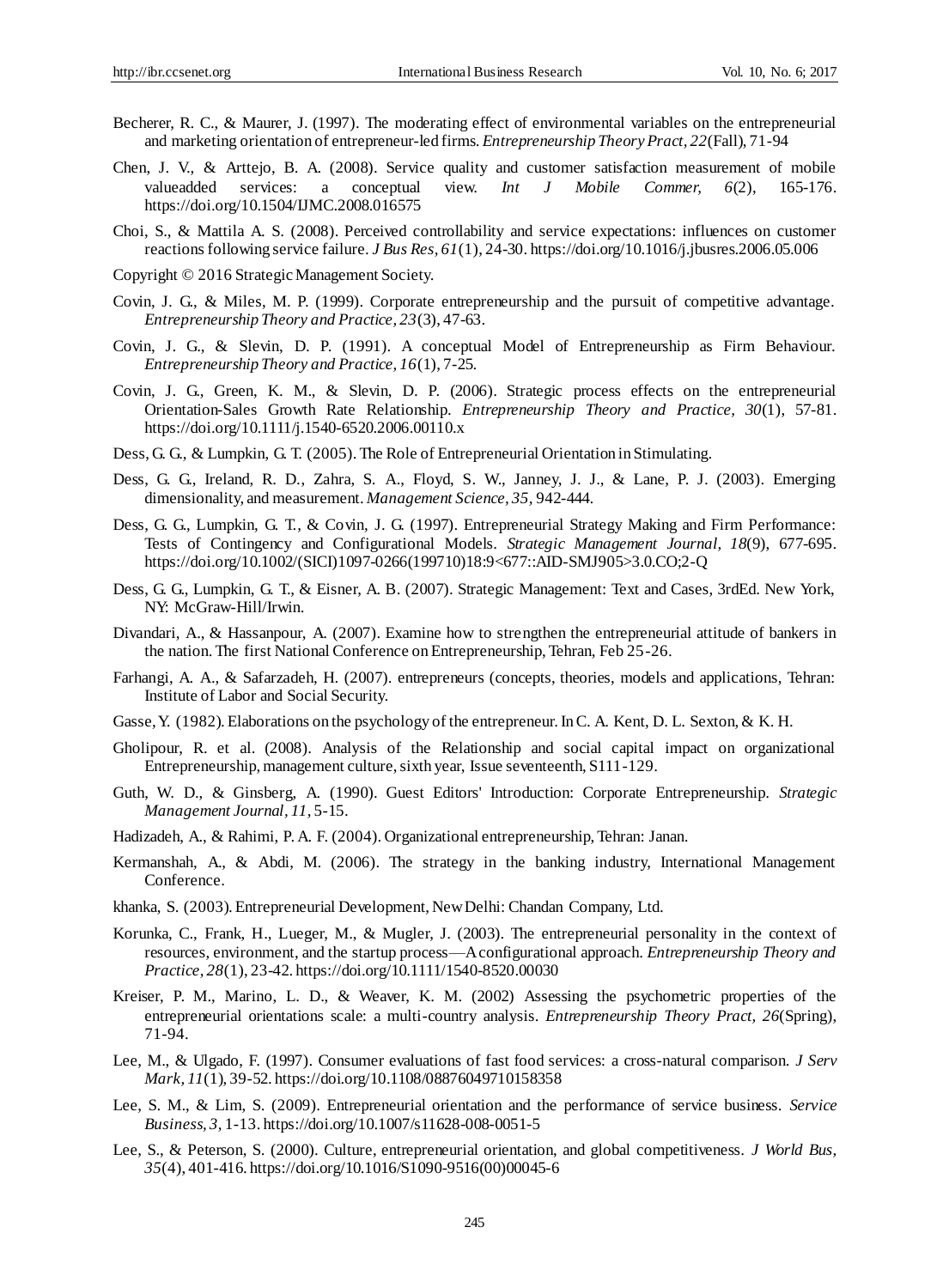- Li, Y. H., Huang, J. W., & Tsai, M. T. (2009). Entrepreneurial orientation and firm performance: The role of knowledge, creation process. *Industrial Marketing Management, 38,* 440-449. https://doi.org/10.1016/j.indmarman.2008.02.004
- Lumpkin, G. T., & Dess, G. G. (1996). Clarifying the entrepreneurial orientation construct and linking it to performance. *Acad Manag Rev, 21*(1), 135-172.
- Lumpkin, G. T., & Dess, G. G. (1996). Clarifying the entrepreneurial orientation construct and linking it to performance. *Academy of Management Review, 21*(1), 135-172.
- Lumpkin, G. T., & Dess, G. G. (2001). Linking Two Dimensions of Entrepreneurial Orientation To Firm Performance: The Moderating Role Of Environment And Industry Life Cycle. *Journal of Business Venturing, 16,* 429-451. https://doi.org/10.1016/S0883-9026(00)00048-3
- Lynch, R. (2006). Corporate strategy.
- Marino, L., Strandholm, K., Steensma, H. K., & Weaver, K. M. (2002) The moderating effect of national culture on the relationship between entrepreneurial orientation and strategic alliance portfolio extensiveness. *Entrepreneurship Theory Pract, 26*(Summer), 145-160.
- McGrath, R. G., & MacMillan, I. (2000). The.boston,Ma;Harvard Business Press.
- Messeghem, K. (2003). Strategic entrepreneurship and managerial activities in SMEs. Int *Small Bus J, 21*(2), 197-212. https://doi.org/10.1177/0266242603021002004
- Miller, D. (1983). The correlates of entrepreneurship in three types of firms. *Management Science, 29,* 770-791. https://doi.org/10.1287/mnsc.29.7.770
- Miller, D., & Friesen, P. H. (1978). Archetypes of strategy formulation. *Management Science, 24,* 921-933. https://doi.org/10.1287/mnsc.24.9.921
- Miller, D., & Friesen, P. H. (1982). Innovation in conservative and entrepreneurial firms: Two models of strategic momentum. *Strategic Management Journal, 3,* 1-25. https://doi.org/10.1002/smj.4250030102
- Miller, D., & Friesen, P. H. (1983). Strategy-making and environment: The third link. *Strategic Management Journal, 4,* 221-235. https://doi.org/10.1002/smj.4250040304
- Mintzberg, H., & Waters, J. A. (1982). Tracking strategy in an entrepreneurial firm. *Academy of Management Journal, 25*(3), 465-490. https://doi.org/10.2307/256075
- Moghaddam, K. et al (2016). Strategic alliances of enterpreneurilal ferms: of value enhancing then value destroying. Strategic Entrepreneurship Journal Strat. *Entrepreneurship J., 10,* 153-168. https://doi.org/10.1002/sej.1221
- Mohammadkazemi, R., Rasekh, N., & Navid, M. (2016). The Effect of Entrepreneurial Competencies on Innovation: A Case Study of Professional Sport Clubs. *International Business Research, 9*(11). https://doi.org/10.5539/ibr.v9n11p57
- Moreno, A. M., & Casillas, J. C. (2008). Entrepreneurial orientation and growth of SMEs: A causal model. *Entreprenership Theory and Practice, 32*(3), 507-528. https://doi.org/10.1111/j.1540-6520.2008.00238.x
- Pardakhtchi & Shafi'zadeh (2005). Introduction to entrepreneurship organizations.

Porter, M. (1980). Competitive Strategy.

- Salazar. (2004). Introduction to Entrepreneurship translations spokesman Siamak Iranian National Productivity Seal.
- Schumpeter, J. A. (1934). The Theory of Economic Development. Cambridge, MA.
- Shane, S., & Venkataraman, S. (2000). The promise of entrepreneurship as a field of research. *Academy of Management Review, 25,* 217-226. https://doi.org/10.5465/amr.2000.2791611
- Stevenson, H. H., & Jarillo, J. C. (1990). A paradigm of entrepreneurship: Entrepreneurial management. *Strategic Management Journal, 11,* 17-27.
- Tang, T., Kreiser, P. M., Marino, M., Dickson, P., & Weaver, K. M. (2009). A hierarchical perspective of the dimensions of entrepreneurial orientation. Int *Entrep Manag, 5,* 181-201. https://doi.org/10.1007/s11365-008-0097-9
- Tarabishy, A., Solomon, G., Fernald, L., & Saghkin, M. (2005). The entrepreneurial leader's impact on the organization's performance in dynamic markets. *J Priv Equity, 8*(4), 20-29.